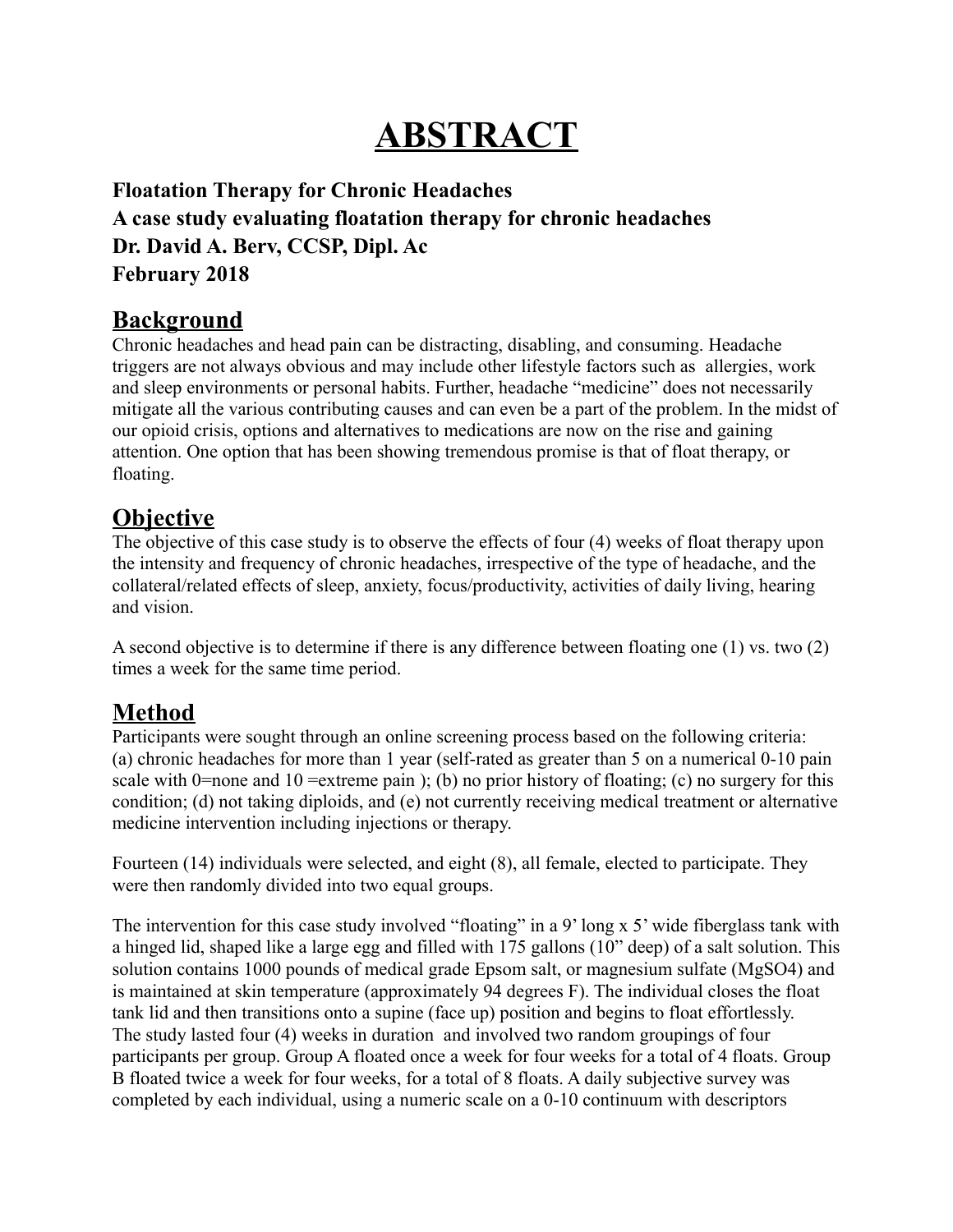(0=best, 10=worst). For purposes of comparison, a baseline survey with the same questions was completed by the participants prior to their first float.

There was no interaction with the participants during the course of the study. There was no cost for the participants and there was no financial gain from The Float Zone, where the case study took place. There are no other disclosures.

# **Results**



#### Headache Pain Case Study - 1 Float/Week